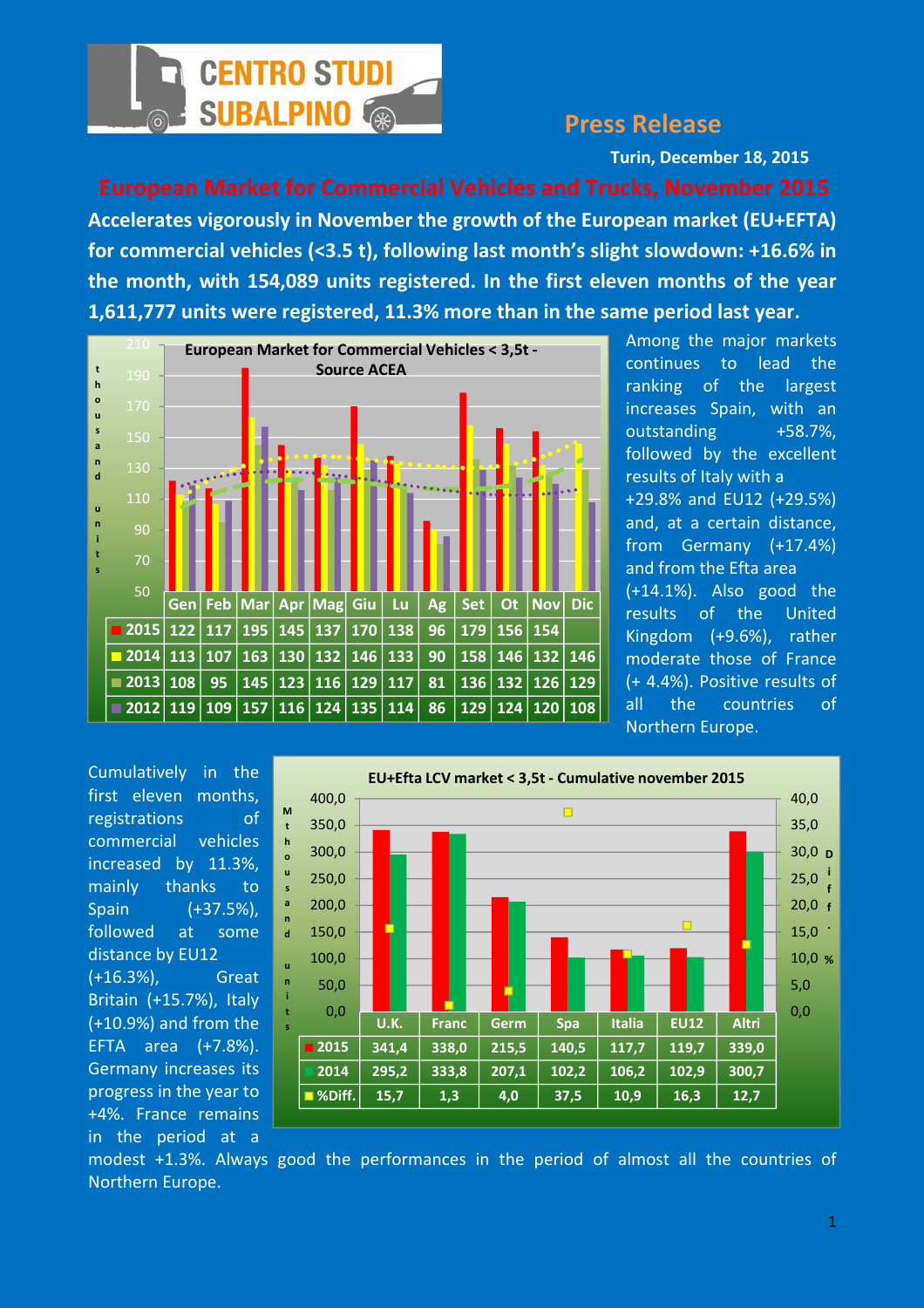Even more pronounced the recovery of the trucks market growth (> 3.5 tonnes), increased in November by 22.6%, with 28,748 units registered. Cumulatively in the first 11 months of the year 306,894 units were registered, 14.9% more than last year in the same period.



The increase in the month was mainly due to the UK (+ 68.6%), largely recovering from the drop in October, followed by EU12 with a remarkable 41.3% [with particularly large increases in Latvia (+132.2%), Romania (+105.6%), Lithuania (+77.4%), Poland (+33.9%), Slovenia (+32.8%) Czech

Republic (+31.9%) and Slovakia (+31.3%)], Spain (+24.4%) and Italy (+24%). The EFTA area increased in the month by 12.9%, France and Germany both increased by 7%. Good increase in all the markets of Northern Europe.

Cumulatively in the first eleven months, the increase over last year rose to a +14.9%, and remains high especially for the excellent performances of Spain, increased in the period by 40.5%, and the Netherlands (+ 37.9% ), followed by the EU12 with an increase of 27.2% on last year, [especially thanks to Romania (+



51.2%), Slovenia (+ 28%), Poland (+26.7%), Slovakia (+26.5%), Hungary (+16.9%) and Czech Republic (+16.5%)], followed by Italy with +21.3% and Britain who, despite the heavy losses in October, but thanks to the excellent results of November, shows a cumulative increase of 20.7%. France earns 10%, and Germany only 3.3%. Loses the Efta area (-3.5%).